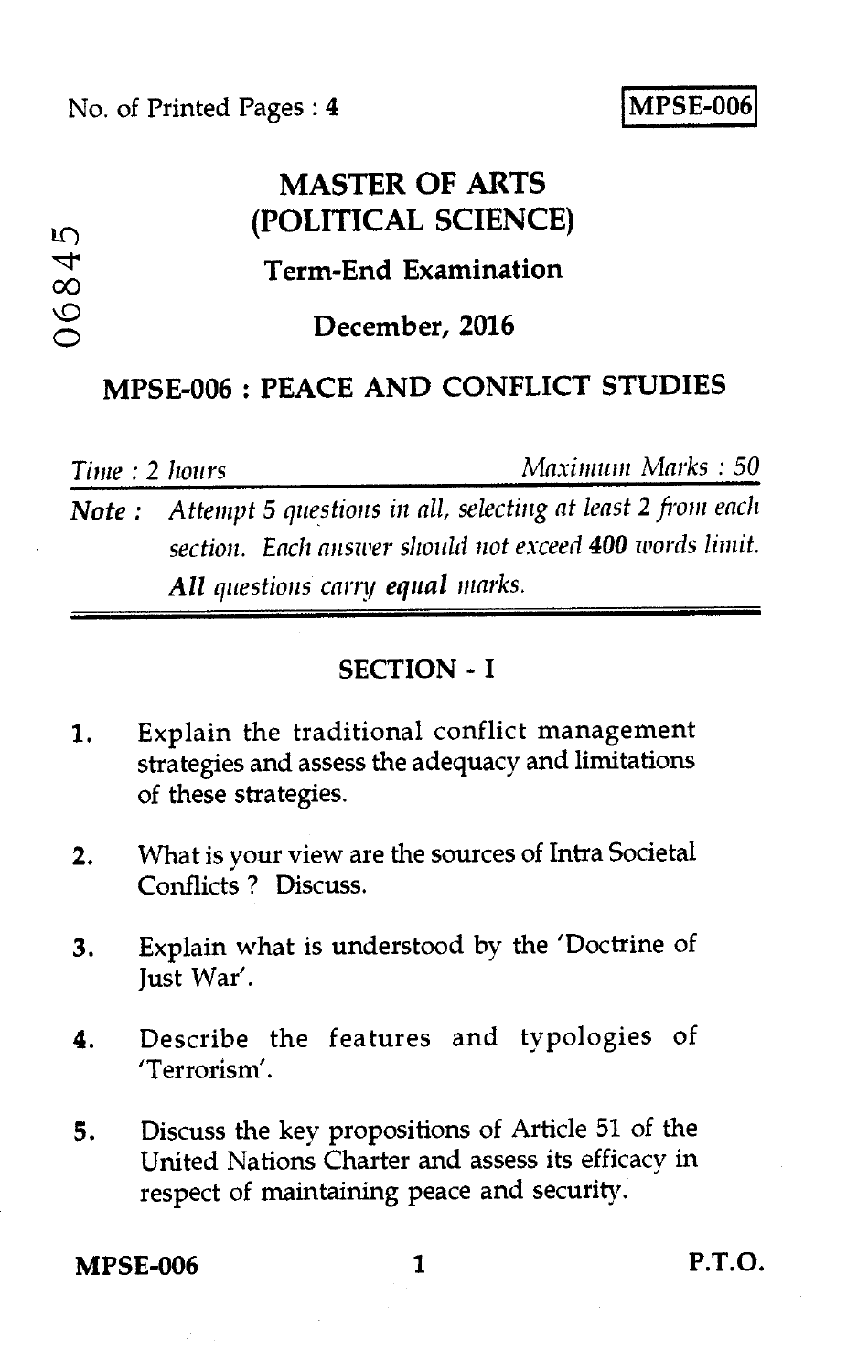### **SECTION - II**

- **6.** Describe the United Nations role in peace-keeping in any two of the following countries :
	- (a) East Timor
	- (b) Haiti; and
	- (c) Somalia
- 7. Sketch the role and functioning of the International Criminal Court (ICC).
- **8.** Write a note on Gandhi's 'Satyagraha.'
- **9.** What do you understand by the term 'Human Security'. Explain its significance and relevance in contemporary times.
- 10. Write a critical note on Peace movements in post-Second World War Period.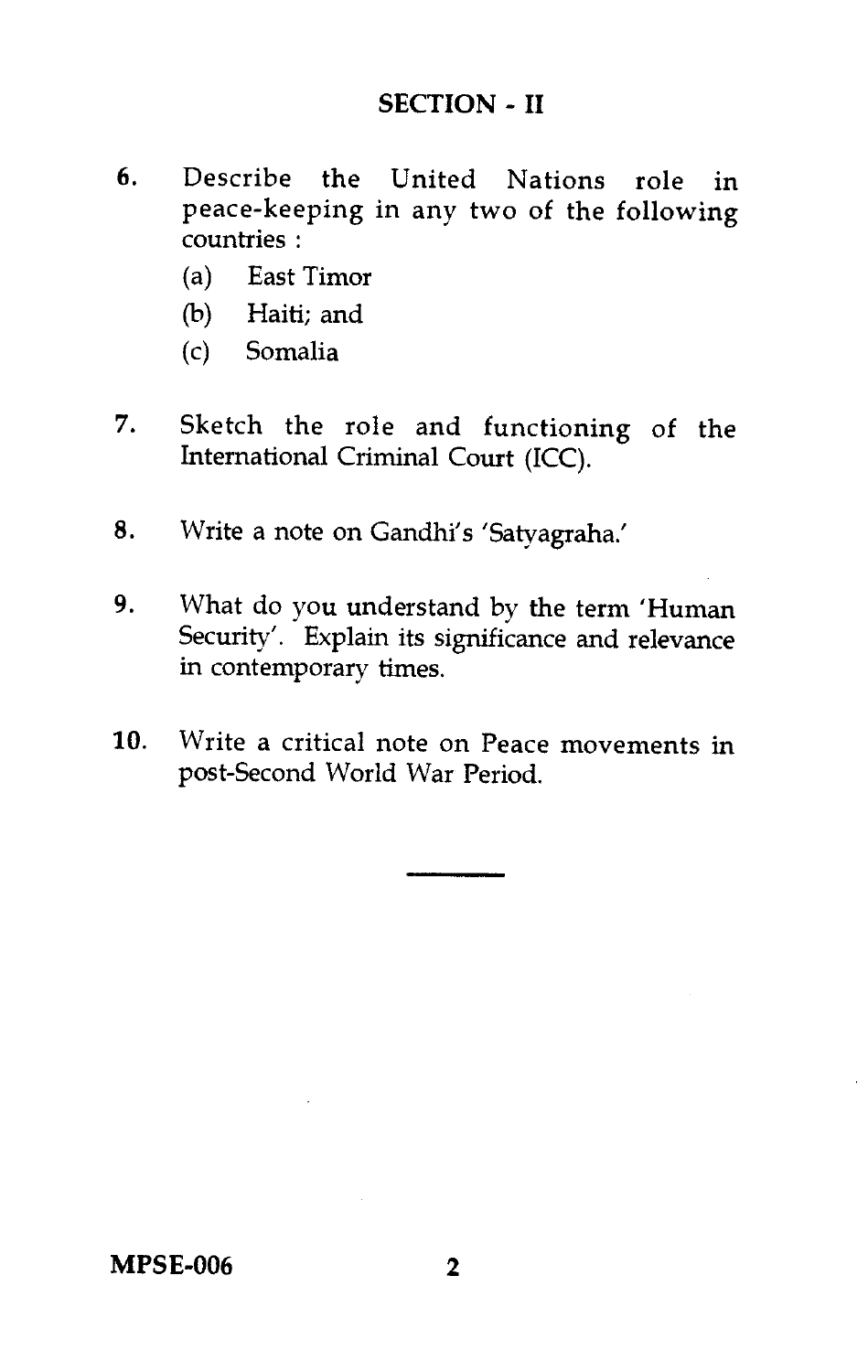एम.पी.एस.ई.-006

स्नातकोत्तर उपाधि कार्यकम ( राजनीति शास्त्र ) सत्रांत परीक्षा दिसम्बर, 2016

एम.पी.एस.ई.-006: शांति और द्वंद्व अध्ययन

समय : 2 घण्टे अधिकतम अंक : 50 नोट : कुल **पाँच** प्रश्नों के उत्तर दीजिए, प्रत्येक भाग में से कम से कम **दो** प्रश्न चुनिए। प्रत्येक प्रश्न का उत्तर लगभग 400 शब्दों में दीजिए। सभी प्रश्नों के अंक समान हैं।

#### भाग - 1

- परम्परागत संघर्ष प्रबंधन रणनीतियों को स्पष्ट कीजिए और इन 1. रणनीतियों की पर्याप्तता तथा सीमाओं का आकलन कीजिए।
- आपके विचार से अन्त: सामाजिक संघर्ष के स्रोत क्या हैं ? चर्चा  $2.$ कोजिए।
- डॉक्टरीन ऑफ जस्ट वार (Doctrine of Just War) से आप  $3.$ क्या समझते हैं ? स्पष्ट कीजिए।
- 'आतंकवाद' के लक्षण और वर्गीकरण का वर्णन कीजिए। 4.
- संयुक्त राष्ट्र चार्टर के अनुच्छेद 51 के प्रमुख प्रस्ताव का वर्णन 5. कीजिए और शांति तथा सुरक्षा बनाए रखने के संबंध में इसकी क्षमता का आकलन कीजिए।

**MPSE-006** 

**P.T.O.**